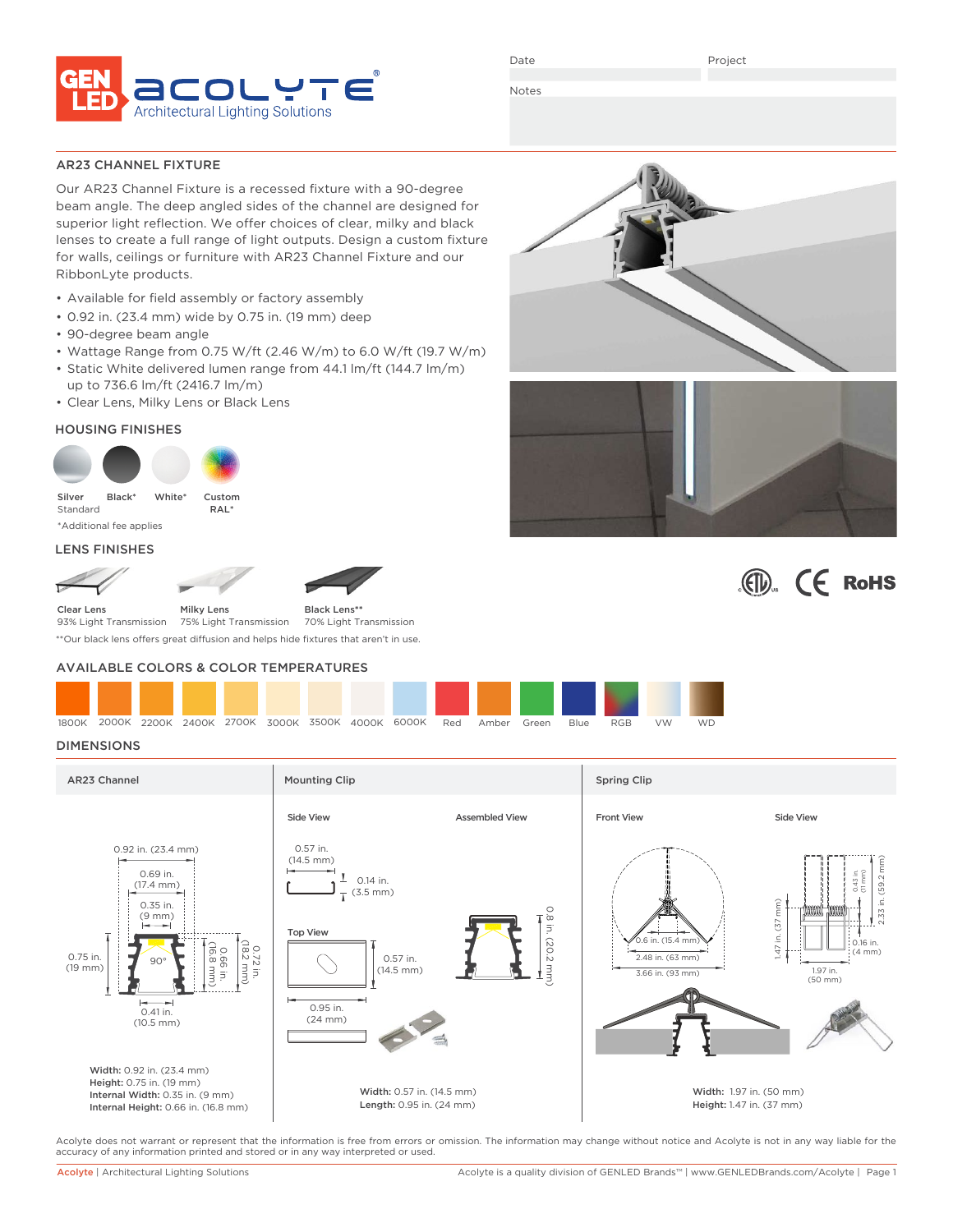

# SPECIFICATIONS

| Beam Angle                   | $90^\circ$                                                                                                                                                                                                                                                                                                                                                                                               |
|------------------------------|----------------------------------------------------------------------------------------------------------------------------------------------------------------------------------------------------------------------------------------------------------------------------------------------------------------------------------------------------------------------------------------------------------|
| Lens Type                    | Clear Lens, Milky Lens, Black Lens                                                                                                                                                                                                                                                                                                                                                                       |
| Length                       | Channel is sold by the foot and cut to your exact desired length. Required amount of mounting clips included.                                                                                                                                                                                                                                                                                            |
| <b>Operating Voltage</b>     | 24 <sub>V</sub>                                                                                                                                                                                                                                                                                                                                                                                          |
| Dimming                      | MLV / 0-10 Volt / Lutron Hi-Lume 1% dimming LED drivers / Lutron VIVE code compliance available / ELV / DALI / DMX                                                                                                                                                                                                                                                                                       |
| <b>Operating Temperature</b> | -40° F to 158° F (-40° C to 70° C)                                                                                                                                                                                                                                                                                                                                                                       |
| Colors                       | 1800K, 2000K, 2200K, 2400K, 2700K, 3000K, 3500K, 4000K, 6000K, Red, Amber, Green, Blue, RGB, VW, Warm Dim<br>(1800K, 2000K, 2200K only available in IP20)                                                                                                                                                                                                                                                |
| CRI                          | 90+ CRI (Static white only)                                                                                                                                                                                                                                                                                                                                                                              |
| Lamp Life                    | L70 at 50,000 Hours                                                                                                                                                                                                                                                                                                                                                                                      |
| MacAdam Ellipses (SDCM)      | 2-Step Binning (For Static White LEDs only)                                                                                                                                                                                                                                                                                                                                                              |
| Certifications               | ETL Listed: UL 2108 Issued: 2004/02/27 Ed: 1 Rev: 2014/02/24 Low Voltage Lighting Systems<br>CSA C22.2#9.0 Issued: 1996/06/01 Ed: 1 (R2011) General Requirements for Luminaries;<br>with Gen. Inst. 1: 1997, Gen Inst. 2: 1998. ROHS compliant UL 2108 - Low Voltage Lighting Systems<br>UL 8750 - Light Emitting Diode (LED) Equipment for Use in Lighting Products UL 1598 / CSA 250.0-08 - Luminaires |

# ACCESSORIES



Acolyte does not warrant or represent that the information is free from errors or omission. The information may change without notice and Acolyte is not in any way liable for the<br>accuracy of any information printed and sto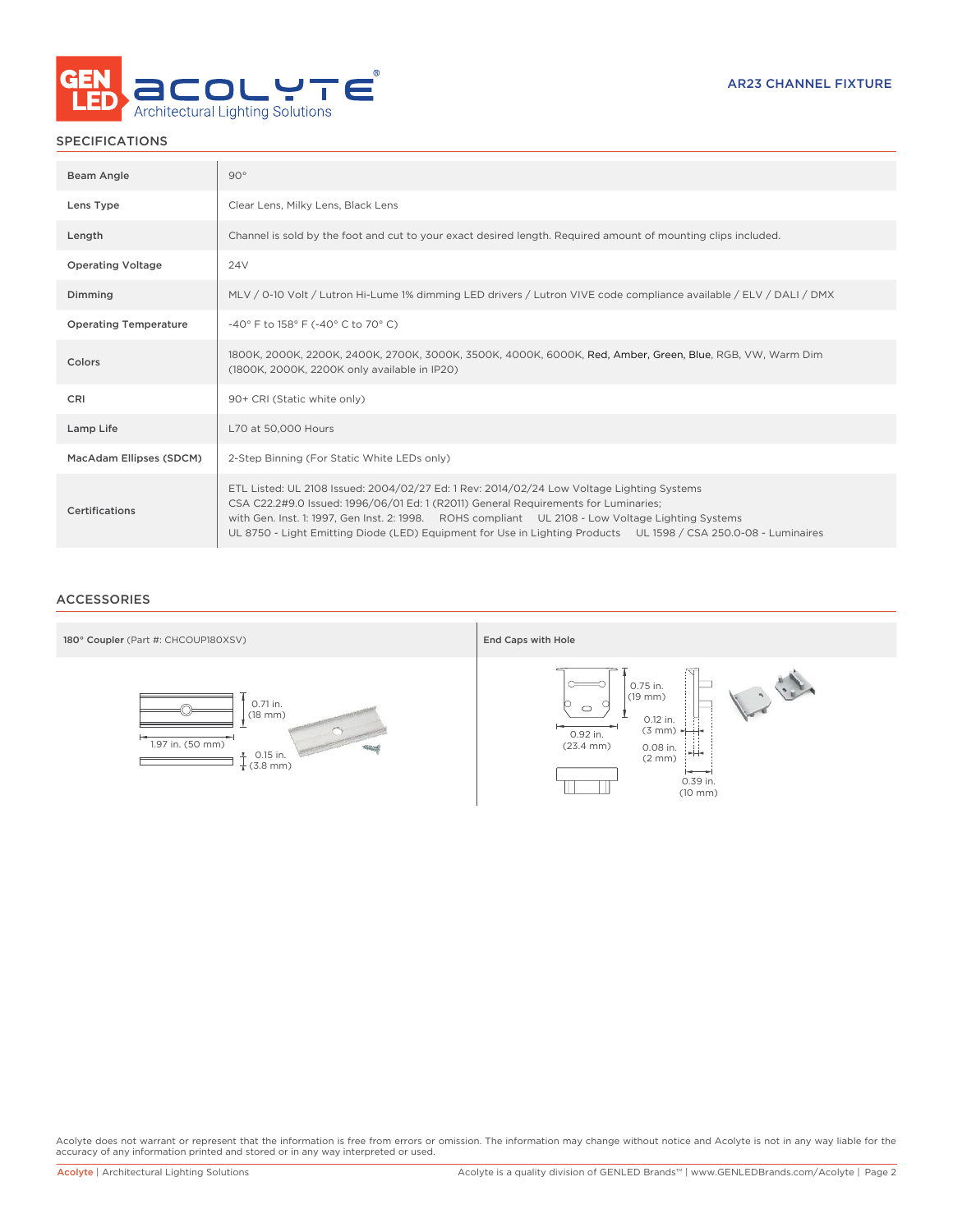

# ORDERING GUIDE

# **STEP 1 Complete Channel Part Number**

| <b>CHANNEL</b>        | LENS                  |                        | <b>HOUSING COLOR</b> |                                   | <b>MOUNTING TYPE</b>      |
|-----------------------|-----------------------|------------------------|----------------------|-----------------------------------|---------------------------|
| CHAR23                |                       |                        |                      |                                   |                           |
| CHAR23 - AR23 Channel | <b>C</b> - Clear Lens | <b>BK</b> - Black Lens | SV - Silver          | <b>WH</b> - White                 | <b>C</b> - Mounting Clips |
|                       | M - Milky Lens        |                        | <b>BK</b> - Black    | Consult factory for custom colors | <b>S</b> - Spring Clips   |

# **STEP 2 Complete RibbonLyte Part Number**

| CATEGORY                                     | CRI                                                                    | <b>RIBBON TYPE &amp; IP RATING</b>  |            |                                    |                      |  |
|----------------------------------------------|------------------------------------------------------------------------|-------------------------------------|------------|------------------------------------|----------------------|--|
| <b>RB</b>                                    |                                                                        |                                     |            |                                    |                      |  |
| RB - RibbonLyte                              | <b>0</b> - Static Color, Color Changing                                | SWS220 - Static White Series 2 IP20 |            | <b>RGB20 - RGB IP20</b>            | WD20 - Warm Dim IP20 |  |
|                                              | 90 - 90+ CRI Static White                                              | SWS265 - Static White Series 2 IP65 |            | <b>RGB65 - RGB IP65</b>            | WD65 - Warm Dim IP65 |  |
|                                              | NOTE: To ensure waterproofing standards are met,                       | SCS220 - Static Color Series 2 IP20 |            | VWS220 - VW Series 2 IP20          |                      |  |
| IP65 RibbonLyte can NOT be cut in the field. |                                                                        | SCS265 - Static Color Series 2 IP65 |            | VWS265 - VW Series 2 IP65          |                      |  |
| WATTAGE                                      |                                                                        |                                     | COLOR      |                                    |                      |  |
|                                              |                                                                        |                                     |            |                                    |                      |  |
|                                              | 0.75 - 0.75 W/ft (2.46 W/m - Static White, Static Color)               | 18 - 1800K                          |            | $R - Red$                          |                      |  |
| 1.0 - 1.0 W/ft $(3.3 W/m - Variable White)$  |                                                                        |                                     | 20 - 2000K | A - Amber                          |                      |  |
|                                              | 1.5 - 1.5 W/ft $(4.9 \text{ W/m}$ - Static White, Static Color)        |                                     | 22 - 2200K | G - Green                          |                      |  |
|                                              | 2.2 - 2.2 W/ft (7.2 W/m - Static White, Static Color, RGB)             |                                     | 24 - 2400K | $B - Blue$                         |                      |  |
|                                              | 3.0 - 3.0 W/ft (9.8 W/m - Static White, Static Color, Variable White)  |                                     | 27 - 2700K | RGB - Red, Green, Blue             |                      |  |
|                                              | 4.4 - 4.4 W/ft (14.4 W/m - Static White, Static Color, RGB)            |                                     | 30 - 3000K | VW - Variable White                |                      |  |
| 5.2 - 5.2 W/ft (17.1 W/m - Warm Dim)         |                                                                        |                                     | 35 - 3500K | 2920 - Warm Dim 2900K-2000K (IP20) |                      |  |
|                                              | 5.0 - 5.0 W/ft (16.4 W/m - Static White, Static Color)                 |                                     | 40 - 4000K | 2721 - Warm Dim 2900K-2000K (IP65) |                      |  |
|                                              | 6.0 - 6.0 W/ft (19.7 W/m - Static White, Static Color, Variable White) |                                     | 60 - 6000K | Z - Undecided**                    |                      |  |

\*\* For quotes only. Must be chosen before final order.

| <b>CONNECTION OPTIONS</b> (See diagrams on the right) |                                     | Custom Length (ft.) | 1. (Default)                                                       | <br>o. | 4.                                                           |  |  |
|-------------------------------------------------------|-------------------------------------|---------------------|--------------------------------------------------------------------|--------|--------------------------------------------------------------|--|--|
|                                                       |                                     |                     |                                                                    |        | d ibi                                                        |  |  |
| 1 - End Feed Bare Wire Connection                     | 4 - End Feed with IP67 Male Coupler |                     | Wire Length for 1, 2, 3:<br>Standard 12 in. / Custom up to 20 feet |        | Wire Length for 4:<br>Standard 12 in. / Custom up to 20 feet |  |  |
| 2 - Back Feed Bare Wire Connection                    | 5 - Soldered Daisy Chain            |                     |                                                                    |        |                                                              |  |  |
| <b>3</b> - Side Feed Bare Wire Connection             | 6 - Daisy Chain With IP67 Couplers  |                     | 5.                                                                 | 6.     |                                                              |  |  |

Wire Length for 5: Standard 3 in. / Custom up to 3 feet

Standard 3 in. / Custom up to 18 in.

Wire Length for 6:

# **STEP 3 Complete Assembly Option & Length**

ASSEMBLY OPTION LENGTH (Standard factory assembled length up to 78 in. / 2 m)

FI - Field Assembly

FA - Factory Assembly



ACCESSORIES

CHCOUP180XSV - 180° Coupler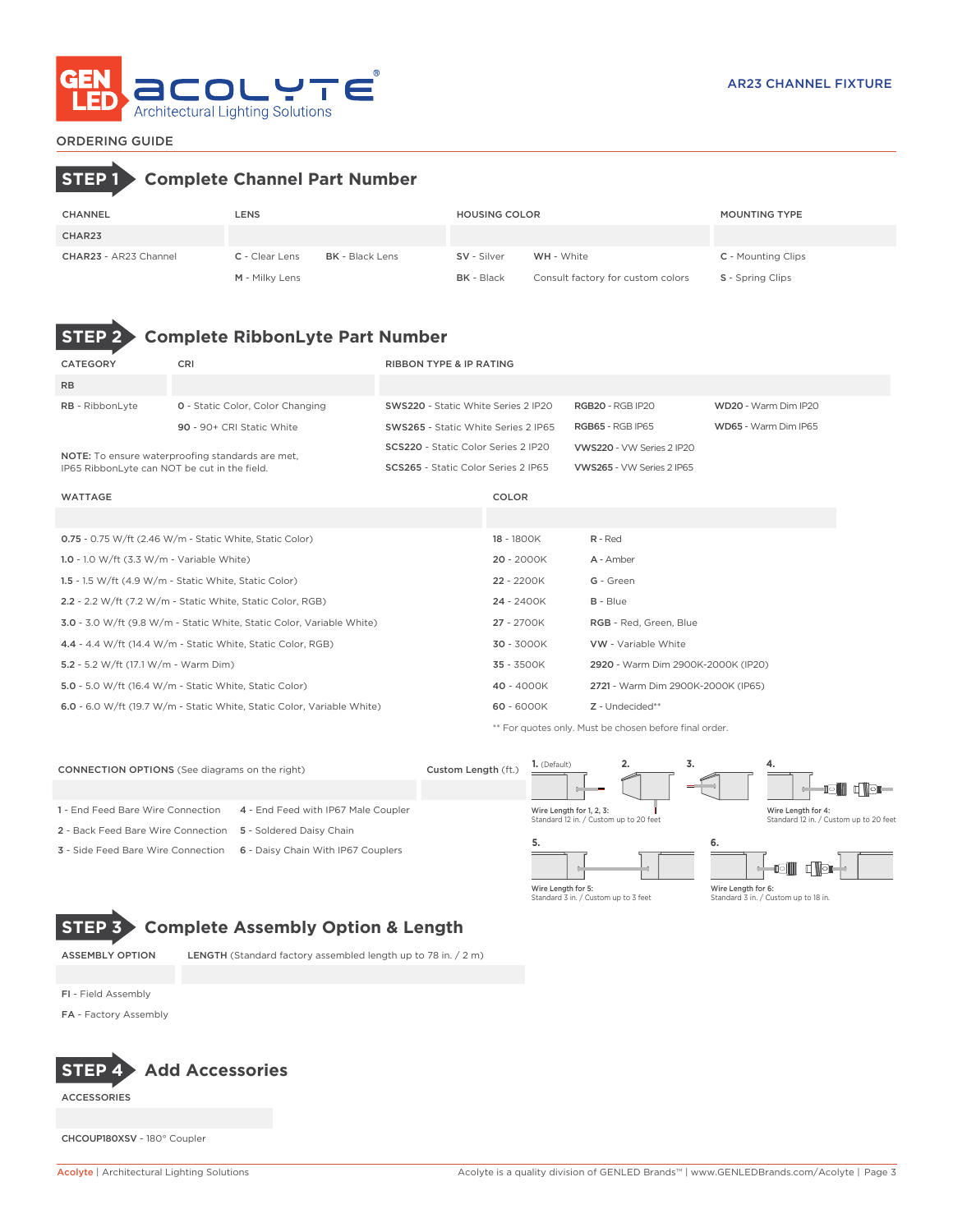

# RIBBONLYTE SPECIFICATIONS & COMPATIBILITY

| Available<br>Wattages                              | Cuttable<br>Length        | LED<br>Pitch               | Color<br>Temp.                                                                | Im/W<br>without                                                  | <b>Delivered Lumens</b><br>with Clear Lens                                                                                 | <b>Delivered Lumens</b><br>with Milky Lens                                                                                 | <b>Delivered Lumens</b><br>with Black Lens                                                                                | Max<br>Length                                                    |              | Compatible<br>with Channel |             |
|----------------------------------------------------|---------------------------|----------------------------|-------------------------------------------------------------------------------|------------------------------------------------------------------|----------------------------------------------------------------------------------------------------------------------------|----------------------------------------------------------------------------------------------------------------------------|---------------------------------------------------------------------------------------------------------------------------|------------------------------------------------------------------|--------------|----------------------------|-------------|
|                                                    |                           |                            |                                                                               | Lens                                                             | (lm/ft / lm/m)                                                                                                             | (lm/ft / lm/m)                                                                                                             | (lm/ft / lm/m)                                                                                                            |                                                                  | <b>IP20</b>  | <b>IP65</b>                | <b>IP68</b> |
| 0.75<br><b>Static White</b><br>Series <sub>2</sub> | 1.97 in.<br>$(50$ mm $)$  | 48 LEDs/ft<br>(160 LEDs/m) | 1800K<br>2000K<br>2200K<br>2400K<br>2700K<br>3000K<br>3500K<br>4000K<br>6000K | 84<br>99<br>109<br>113<br>123<br>123<br>130<br>134<br>131        | 59 / 192<br>69 / 227<br>76 / 249<br>79 / 259<br>86 / 281<br>86 / 281<br>91 / 297<br>93 / 307<br>91 / 300                   | 47 / 155<br>56/183<br>61 / 201<br>64/209<br>69 / 227<br>69 / 227<br>73 / 240<br>75 / 247<br>74 / 242                       | 44/145<br>52/171<br>57/188<br>59 / 195<br>65 / 212<br>65 / 212<br>68 / 224<br>70 / 231<br>69 / 226                        | IP20:<br>49 ft<br>(15 m)<br>IP65:<br>32.8 ft<br>(10 m)           | ✓            | ✓                          |             |
| 1.5<br><b>Static White</b><br>Series 2             | 1.97 in.<br>$(50$ mm $)$  | 48 LEDs/ft<br>(160 LEDs/m) | 1800K<br>2000K<br>2200K<br>2400K<br>2700K<br>3000K<br>3500K<br>4000K<br>6000K | 84<br>98<br>109<br>113<br>123<br>123<br>129<br>134<br>131        | 117 / 384<br>137 / 384<br>152 / 499<br>158 / 517<br>172 / 563<br>172 / 563<br>180 / 590<br>187 / 613<br>183 / 600          | 95 / 310<br>110 / 362<br>123 / 402<br>127 / 417<br>138 / 454<br>138 / 454<br>145 / 476<br>151 / 495<br>147/484             | 88 / 289<br>103 / 338<br>114 / 375<br>119 / 389<br>129 / 424<br>129/424<br>135 / 444<br>141/462<br>138 / 451              | IP20:<br>49 ft<br>(15 m)<br>IP65:<br>32.8 ft<br>(10 m)           | $\checkmark$ | $\checkmark$               |             |
| 2.2<br><b>Static White</b><br>Series 2             | 1.97 in.<br>$(50$ mm $)$  | 48 LEDs/ft<br>(160 LEDs/m) | 1800K<br>2000K<br>2200K<br>2400K<br>2700K<br>3000K<br>3500K<br>4000K<br>6000K | 83<br>96<br>106<br>111<br>120<br>122<br>127<br>133<br>128        | 170 / 557<br>196 / 644<br>217 / 712<br>227/745<br>246 / 806<br>250 / 819<br>260 / 852<br>272 / 893<br>262 / 859            | 137 / 449<br>158 / 520<br>175 / 574<br>183 / 601<br>198 / 650<br>201/660<br>210 / 687<br>219 / 720<br>211 / 693            | 128 / 419<br>148 / 485<br>163 / 536<br>171 / 561<br>185 / 606<br>188/616<br>196 / 642<br>205 / 672<br>197 / 647           | IP20:<br>42 ft<br>(12.8 m)<br>IP65:<br>32.8 ft<br>(10 m)         | ✓            | $\checkmark$               |             |
| 3.0<br><b>Static White</b><br>Series 2             | 1.97 in.<br>$(50$ mm $)$  | 48 LEDs/ft<br>(160 LEDs/m) | 1800K<br>2000K<br>2200K<br>2400K<br>2700K<br>3000K<br>3500K<br>4000K<br>6000K | 84<br>98<br>108<br>109.8<br>122.9<br>130<br>133<br>133<br>128    | 234 / 769<br>273 / 897<br>301/989<br>306/1005<br>343 / 1125<br>363 / 1190<br>371 / 1217<br>371 / 1217<br>357 / 1172        | 189 / 620<br>221 / 723<br>243 / 797<br>247 / 811<br>277 / 907<br>293 / 960<br>299 / 982<br>299 / 982<br>288 / 945          | 176 / 579<br>206 / 675<br>227/744<br>231 / 756<br>258 / 847<br>273 / 896<br>279 / 916<br>279 / 916<br>269 / 882           | IP20:<br>36 ft<br>$(11 \text{ m})$<br>IP65:<br>32.8 ft<br>(10 m) | $\checkmark$ | $\checkmark$               |             |
| 4.4<br><b>Static White</b><br>Series 2             | 1.97 in.<br>$(50$ mm $)$  | 48 LEDs/ft<br>(160 LEDs/m) | 1800K<br>2000K<br>2200K<br>2400K<br>2700K<br>3000K<br>3500K<br>4000K<br>6000K | 81<br>95<br>105<br>109<br>122<br>129<br>132<br>132<br>126        | 331 / 1087<br>389 / 1275<br>430 / 1410<br>446 / 1463<br>499 / 1638<br>528 / 1732<br>540 / 1772<br>540 / 1772<br>516 / 1692 | 267 / 877<br>314 / 1029<br>347 / 1137<br>360 / 1180<br>403 / 1321<br>426 / 1397<br>436 / 1429<br>436 / 1429<br>416 / 1364  | 249 / 818<br>293 / 960<br>323 / 1061<br>336 / 1101<br>376 / 1233<br>397 / 1304<br>407 / 1334<br>407 / 1334<br>388 / 1273  | 28 ft 4 in.<br>(8.64 m)                                          | ✓            | $\checkmark$               |             |
| 5.0<br><b>Static White</b><br>Series 2             | 1.4 in.<br>$(35.7$ mm $)$ | 68 LEDs/ft<br>(224 LEDs/m) | 1800K<br>2000K<br>2200K<br>2400K<br>2700K<br>3000K<br>3500K<br>4000K<br>6000K | 83<br>98<br>107<br><b>110</b><br>123<br>130<br>133<br>133<br>127 | 386 / 1266<br>456 / 1495<br>498 / 1632<br>511 / 1675<br>571 / 1875<br>605 / 1983<br>618 / 2029<br>618 / 2029<br>591 / 1937 | 311 / 1021<br>368 / 1206<br>401 / 1316<br>412 / 1351<br>461 / 1512<br>488 / 1599<br>499 / 1636<br>499 / 1636<br>476 / 1562 | 291 / 953<br>343 / 1125<br>375 / 1229<br>384 / 1261<br>430 / 1411<br>455 / 1493<br>466 / 1527<br>466 / 1527<br>445 / 1458 | IP20:<br>33 ft 4 in.<br>(10.1 m)<br>IP65:<br>32.8 ft<br>(10 m)   | $\checkmark$ | ✓                          |             |

Acolyte | Architectural Lighting Solutions **Acolyte is a quality division of GENLED Brands™** | www.GENLEDBrands.com/Acolyte | Page 4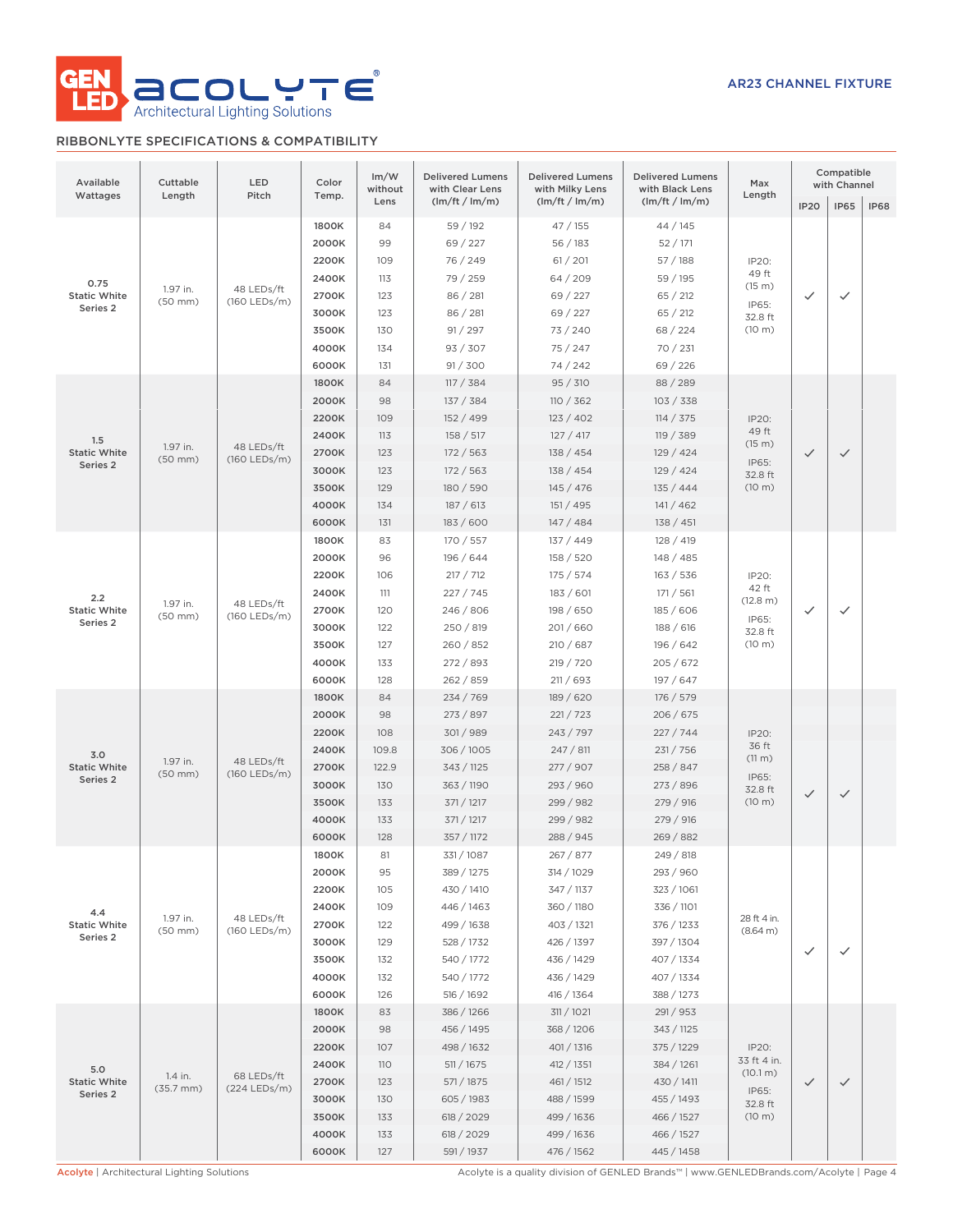

# RIBBONLYTE SPECIFICATIONS & COMPATIBILITY

| Available<br>Wattages                             | Cuttable<br>Length               | LED<br>Pitch               | Color<br>Temp.                                     | Im/W<br>without<br>Lens  | <b>Delivered Lumens</b><br>with Clear Lens<br>(lm/ft / lm/m) | <b>Delivered Lumens</b><br>with Milky Lens<br>(lm/ft / lm/m) | <b>Delivered Lumens</b><br>with Black Lens<br>(lm/ft / lm/m) | Max<br>Length                                            | <b>IP20</b>  | Compatible<br>with Channel<br><b>IP65</b> | <b>IP68</b> |
|---------------------------------------------------|----------------------------------|----------------------------|----------------------------------------------------|--------------------------|--------------------------------------------------------------|--------------------------------------------------------------|--------------------------------------------------------------|----------------------------------------------------------|--------------|-------------------------------------------|-------------|
|                                                   |                                  |                            | 1800K<br>2000K                                     | 82<br>95                 | 458 / 1501<br>530 / 1739                                     | 369 / 1211<br>428 / 1403                                     | 344 / 1130<br>399 / 1309                                     |                                                          |              |                                           |             |
| 6.0<br><b>Static White</b><br>Series <sub>2</sub> | 1.4 in.<br>$(35.7 \, \text{mm})$ | 68 LEDs/ft<br>(224 LEDs/m) | 2200K<br>2400K<br>2700K<br>3000K                   | 106<br>109<br>122<br>129 | 591 / 1941<br>608 / 1995<br>681 / 2233<br>720 / 2362         | 477 / 1565<br>491 / 1609<br>549 / 1801<br>581 / 1905         | 445 / 1461<br>458 / 1502<br>512 / 1681<br>542 / 1778         | 28 ft<br>(8.5 m)                                         | $\checkmark$ | $\checkmark$                              |             |
|                                                   |                                  |                            | 3500K<br>4000K<br>6000K                            | 132<br>132<br>126        | 737 / 2417<br>737 / 2417<br>703 / 2307                       | 594 / 1949<br>594 / 1949<br>567 / 1860                       | 554 / 1819<br>554 / 1819<br>529 / 1736                       |                                                          |              |                                           |             |
| 0.75<br><b>Static Color</b><br>Series 2           | 1.97 in.<br>$(50$ mm $)$         | 48 LEDs/ft<br>(160 LEDs/m) | Red<br>Green<br><b>Blue</b><br>Amber               | 41<br>175<br>19<br>34    | 29/94<br>122/400<br>13/43<br>24/78                           | 23/76<br>98 / 323<br>11 / 35<br>19/63                        | 22/71<br>92 / 301<br>10/33<br>18/59                          | IP20:<br>49 ft<br>(15 m)<br>IP65:<br>32.8 ft<br>(10 m)   | $\checkmark$ | $\checkmark$                              |             |
| 1.5<br><b>Static Color</b><br>Series 2            | 1.97 in.<br>$(50$ mm $)$         | 48 LEDs/ft<br>(160 LEDs/m) | Red<br>Green<br>Blue<br>Amber                      | 42<br>160<br>18<br>34    | 59 / 192<br>223 / 732<br>25/82<br>47 / 156                   | 47/155<br>180 / 591<br>20/66<br>38 / 125                     | 44 / 145<br>168 / 551<br>19/62<br>36 / 117                   | IP20:<br>49 ft<br>(15 m)<br>IP65:<br>32.8 ft<br>(10 m)   | $\checkmark$ | $\checkmark$                              |             |
| 2.2<br><b>Static Color</b><br>Series 2            | 1.97 in.<br>$(50$ mm $)$         | 48 LEDs/ft<br>(160 LEDs/m) | Red<br>Green<br><b>Blue</b><br>Amber               | 42<br>145<br>18<br>34    | 86 / 282<br>297 / 973<br>37/121<br>70/228                    | 69 / 227<br>239 / 785<br>30/97<br>56 / 184                   | 65 / 212<br>223 / 733<br>28/91<br>52/172                     | IP20:<br>42 ft<br>(12.8 m)<br>IP65:<br>32.8 ft<br>(10 m) | $\checkmark$ | $\checkmark$                              |             |
| 3.0<br><b>Static Color</b><br>Series 2            | 1.97 in.<br>$(50$ mm $)$         | 48 LEDs/ft<br>(160 LEDs/m) | Red<br>Green<br>Blue<br>Amber                      | 40<br>127<br>25<br>29    | 112 / 366<br>354 / 1162<br>70 / 229<br>81 / 265              | 90 / 295<br>286 / 937<br>56/185<br>65 / 214                  | 84 / 267<br>267 / 875<br>53/172<br>61/200                    | 32.8 ft<br>(10 m)                                        | $\checkmark$ | $\checkmark$                              |             |
| 4.4<br><b>Static Color</b><br>Series 2            | 1.97 in.<br>$(50$ mm $)$         | 48 LEDs/ft<br>(160 LEDs/m) | Red<br>Green<br><b>Blue</b><br>Amber               | 38<br>117<br>24<br>25    | 155 / 510<br>479 / 1571<br>98 / 322<br>102 / 336             | 125 / 411<br>386 / 1267<br>79 / 260<br>83 / 271              | 117 / 384<br>360 / 1182<br>74 / 243<br>77/253                | 29 ft<br>(8.8 m)                                         | $\checkmark$ | $\checkmark$                              |             |
| 5.0<br><b>Static Color</b><br>Series 2            | 1.4 in.<br>$(35.7 \, \text{mm})$ | 68 LEDs/ft<br>(224 LEDs/m) | Red<br>Green<br>Blue<br>Amber                      | 37<br>116<br>24<br>26    | 172 / 564<br>539 / 1770<br>112 / 366<br>121 / 397            | 139 / 455<br>435 / 1427<br>90/295<br>98 / 320                | 130 / 425<br>406 / 1332<br>84 / 276<br>91 / 299              | 30 ft<br>(9.14 m)                                        | ✓            | ✓                                         |             |
| 6.0<br><b>Static Color</b><br>Series 2            | 1.4 in.<br>$(35.7 \, \text{mm})$ | 68 LEDs/ft<br>(224 LEDs/m) | Red<br>Green<br><b>Blue</b><br>Amber               | 37<br>113<br>23<br>24    | 206/677<br>631/2069<br>128 / 421<br>134 / 439                | 167 / 546<br>509 / 1668<br>104 / 340<br>108 / 354            | 155 / 510<br>475 / 1557<br>97 / 317<br>101 / 331             | 28 ft<br>(8.5 m)                                         | $\checkmark$ | $\checkmark$                              |             |
| 1.0<br>Variable White<br>Series 2                 | 1.97 in.<br>$(50$ mm $)$         | 42 LEDs/ft<br>(140 LEDs/m) | 2000K<br>$\begin{array}{c} + \end{array}$<br>6500K | 85                       | 79 / 259                                                     | 64 / 209                                                     | 60 / 195                                                     | 32.8 ft<br>(10 m)                                        | $\checkmark$ | $\checkmark$                              |             |
| 3.0<br>Variable White<br>Series 2                 | 1.97 in.<br>$(50$ mm $)$         | 42 LEDs/ft<br>(140 LEDs/m) | 2000K<br>$\begin{array}{c} + \end{array}$<br>6500K | 80                       | 223 / 732                                                    | 180 / 591                                                    | 168 / 551                                                    | 32.8 ft<br>(10 m)                                        | $\checkmark$ | $\checkmark$                              |             |
| 6.0<br>Variable White<br>Series 2                 | 1.97 in.<br>(50 mm)              | 42 LEDs/ft<br>(140 LEDs/m) | 2000K<br>$\begin{array}{c} + \end{array}$<br>6500K | 75                       | 419 / 1373                                                   | 338 / 1107                                                   | 315 / 1033                                                   | 32.8 ft<br>(10 m)                                        | ✓            | $\checkmark$                              |             |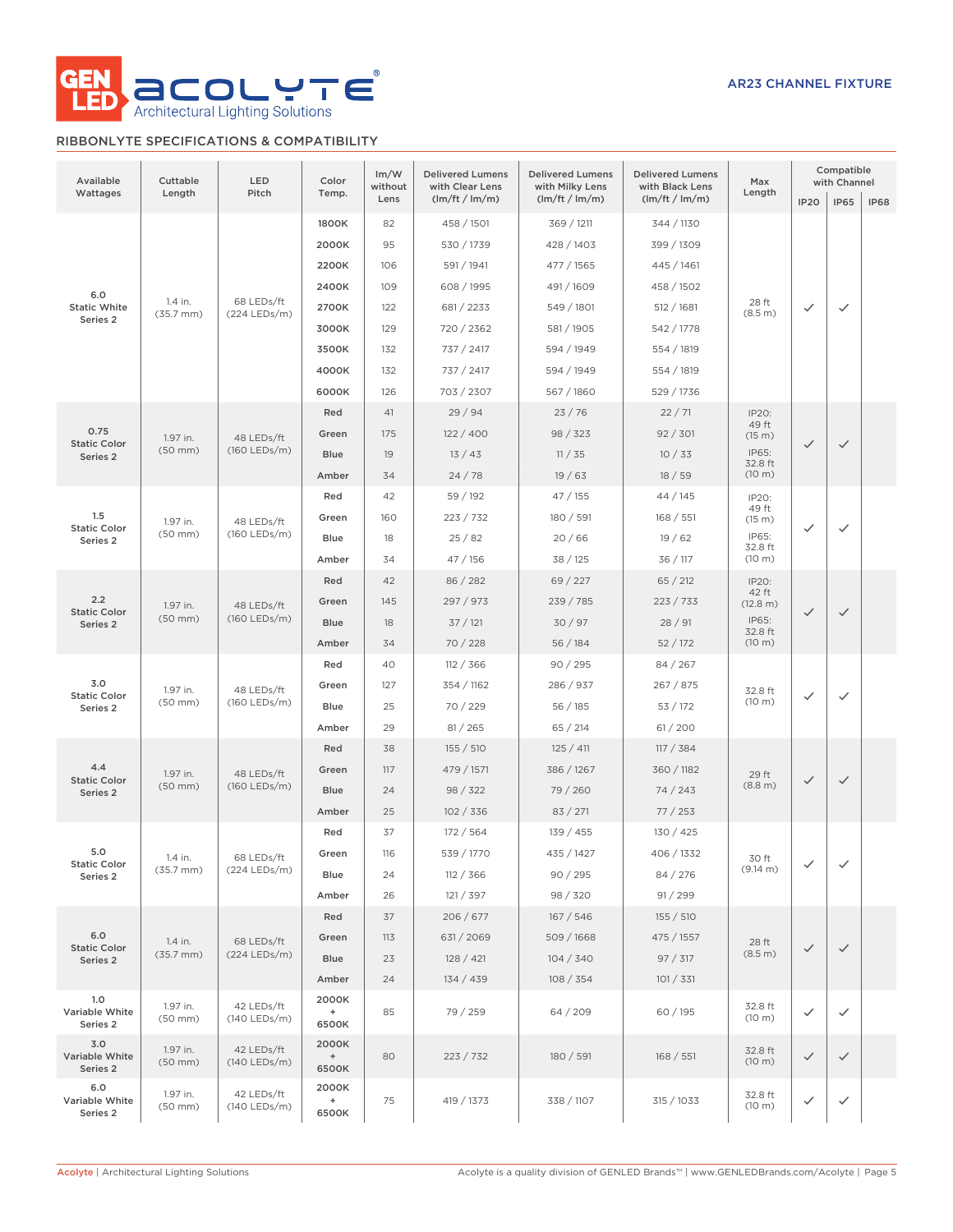

# RIBBONLYTE SPECIFICATIONS & COMPATIBILITY

| Available<br>Wattages | Cuttable<br>Length                 | <b>LED</b><br>Color<br>Pitch<br>Temp. |                           | Im/W<br>without<br>Lens | <b>Delivered Lumens</b><br>with Clear Lens<br>(lm/ft / lm/m) | <b>Delivered Lumens</b><br>with Milky Lens<br>(lm/ft / lm/m) | <b>Delivered Lumens</b><br>with Black Lens<br>(lm/ft / lm/m) |                                    | <b>IP20</b>  | Compatible<br>with Channel<br><b>IP65</b> | <b>IP68</b> |
|-----------------------|------------------------------------|---------------------------------------|---------------------------|-------------------------|--------------------------------------------------------------|--------------------------------------------------------------|--------------------------------------------------------------|------------------------------------|--------------|-------------------------------------------|-------------|
| 2.2<br><b>RGB</b>     | 6.55 in.<br>$(166.4 \, \text{mm})$ | 9 LEDs/ft<br>$(30$ LEDs/m)            | 37<br><b>RGB</b>          |                         | 76 / 248                                                     | 61/200                                                       | 57/187                                                       | 19 ft 7.9 in.<br>(6 <sub>m</sub> ) | $\checkmark$ | $\checkmark$                              |             |
| 4.4<br><b>RGB</b>     | 3.94 in.<br>$(100 \, \text{mm})$   | 18 LEDs/ft<br>$(60$ LEDs/m)           | 37<br><b>RGB</b>          |                         | 76 / 249                                                     | 61 / 200                                                     | 57/187                                                       | 19 ft 7.9 in.<br>(6 <sub>m</sub> ) | $\checkmark$ | $\checkmark$                              |             |
| 5.2<br>Warm Dim       | 3.94 in.<br>$(100 \, \text{mm})$   | 36 LEDs/ft<br>$(120$ LEDs/m)          | <b>WARM</b><br><b>DIM</b> | 55                      | 266 / 873                                                    | 215 / 704                                                    | 200 / 657                                                    | 16 ft 4 in.<br>(5 <sub>m</sub> )   | $\checkmark$ | $\checkmark$                              |             |

# DIODE VISIBILITY CHART (Data below applies to installations with Milky lens only)

|                                                        |                                                   | No Visible Diode = N |                     | With Visible Diode = Y           |                     |                     |                     |  |  |  |  |
|--------------------------------------------------------|---------------------------------------------------|----------------------|---------------------|----------------------------------|---------------------|---------------------|---------------------|--|--|--|--|
|                                                        | <b>Static White &amp; Static Color RibbonLyte</b> |                      |                     | <b>Color Changing RibbonLyte</b> |                     |                     |                     |  |  |  |  |
| 0.75/1.5/2.2<br><b>Static White</b>                    | 0.75/1.5/2.2<br><b>Static Color</b>               | 3.0/4.4              | 5.0/6.0             | 2.2<br><b>RGB</b>                | 4.4<br><b>RGB</b>   | Warm Dim            | Variable White      |  |  |  |  |
| IP20<br>IP <sub>20</sub><br><b>IP65</b><br><b>IP65</b> |                                                   | IP2O<br><b>IP65</b>  | IP20<br><b>IP65</b> | IP2O<br><b>IP65</b>              | IP20<br><b>IP65</b> | IP20<br><b>IP65</b> | IP2O<br><b>IP65</b> |  |  |  |  |
| N<br>Y                                                 |                                                   | N                    | N                   | Y                                | v                   | N                   | N                   |  |  |  |  |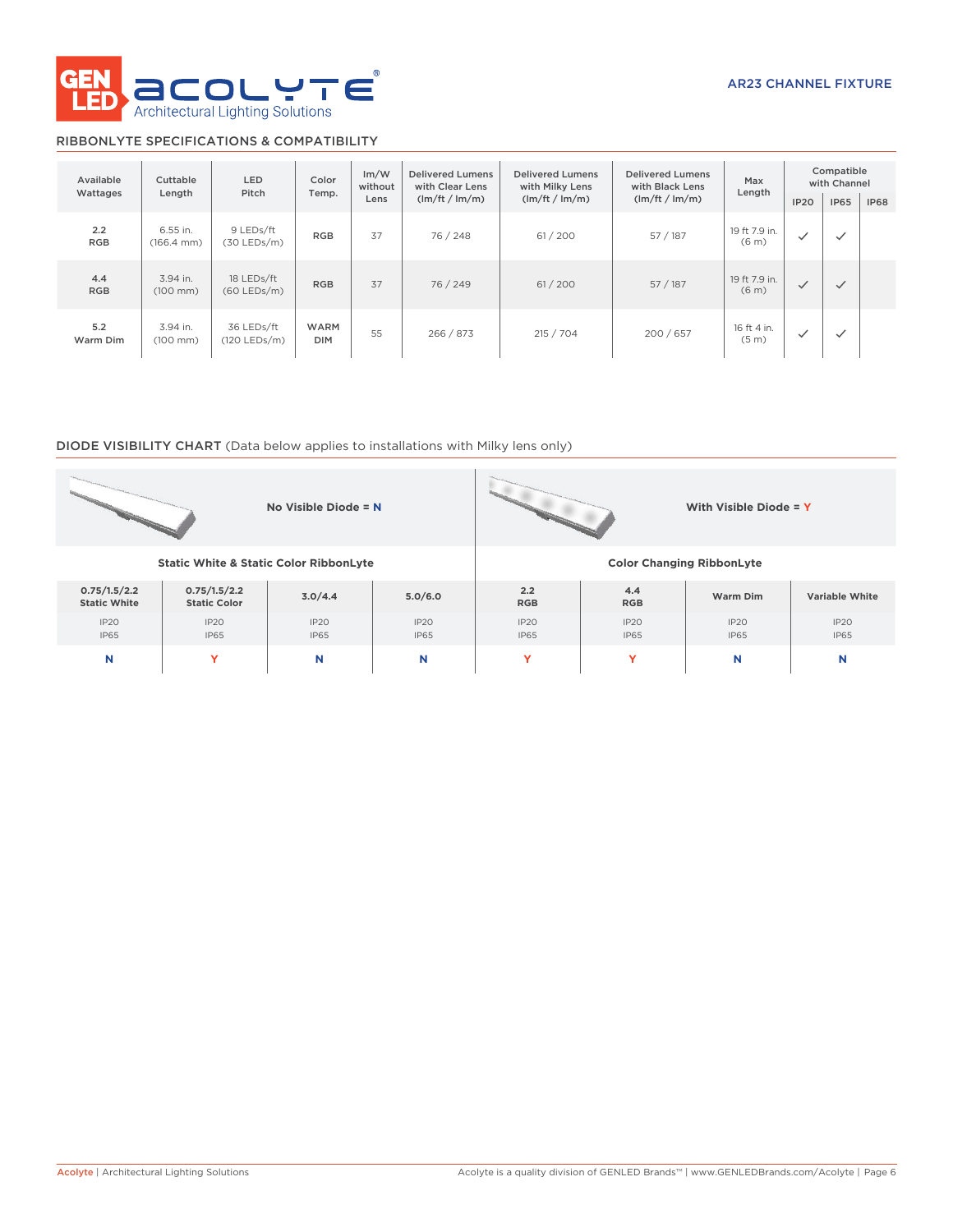

# AVAILABLE DRIVERS

### NON-DIMMING ELECTRONIC DRIVERS LUTRON HI-LUME DRIVERS



30W, 60W, 96W Non-Dimming Electronic Class 2 Drivers

Part No.: • DRVW2430 (30 Watt) • DRVW2460 (60 Watt)

• DRVW2496 (96 Watt)

Output Voltage: 24 V Voltage Range: 120-277 VAC IP Rating: Dry or Damp UL Listed





60W, 96W, 150W, 300W ELV/MLV Dimmable Drivers

Part No.:

- DRVW2460ELVMLV (60 Watt)
- DRVW2496ELVMLV (96 Watt)
- DRVW24150ELVMLV (150 Watt)
- DRVW24300ELVMLV (300 Watt)

Line Voltage Dimmable Drivers Output Voltage: 24 V Voltage Range: 100-277 VAC IP Rating: IP67 Dimmable UL, CE, and CSA Listed



240W, 320W Non-Dimming Electronic Drivers

Part No.: • DRVW24240 (240 Watt) • DRVW24320 (320 Watt)

Output Voltage: 24 V Voltage Range: 90-305 VAC IP Rating: Dry or Damp UL Recognized



40W Lutron Hi-Lume 1% Dimming Class 2 Drivers

Part No.: • DRVLUT24403W (40 Watt, 3-wire) • DRVLUT24402W (40 Watt, 2-wire)

Output Voltage: 24 V Voltage Range: 120-277 VAC (3-wire model) or 120V (2-wire model) IP Rating: Dry or Damp Dimmable using 2-wire forward phase, 3-wire+G or digital EcoSystem UL Listed



### LUTRON Skylark Contour Dimmer

Part No.: TRIDIMSKY Width: 2.94 in (75 mm) Length: 4.69 in (120 mm) Depth: 0.30 in (7.6 mm)

- Single pole and 3-way versions
- Compatible with Acolyte MLV drivers
- Slide adjusts brightness and On/Off control
- 30 mA max control current
- Available in white finish



### LUTRON NOVA-T Dimmer

Part No.: TRIDIMNOVA Width: 2.75 in (70 mm) Length: 4.56 in (116 mm) Depth: 0.30 in (7.6 mm)

- Slide adjusts brightness and On/Off control
- 30 mA max control current
- Available in white finish



### LUTRON DIVA Dimmer

Part No.: TRIDIMDIVA (With Locator Light) TRIDIMDIVAL Width: 2.94 in (75 mm) Length: 4.69 in (120 mm) Depth: 0.30 in (7.6 mm)

- Large paddle switch with a captive linear-slide dimmer
- 30 mA max control current
- Available in white finish
- Available with locator light which glows green when the switch is off

Note: For more options, please reference the Optional Dimmer List on Acolyte product website page.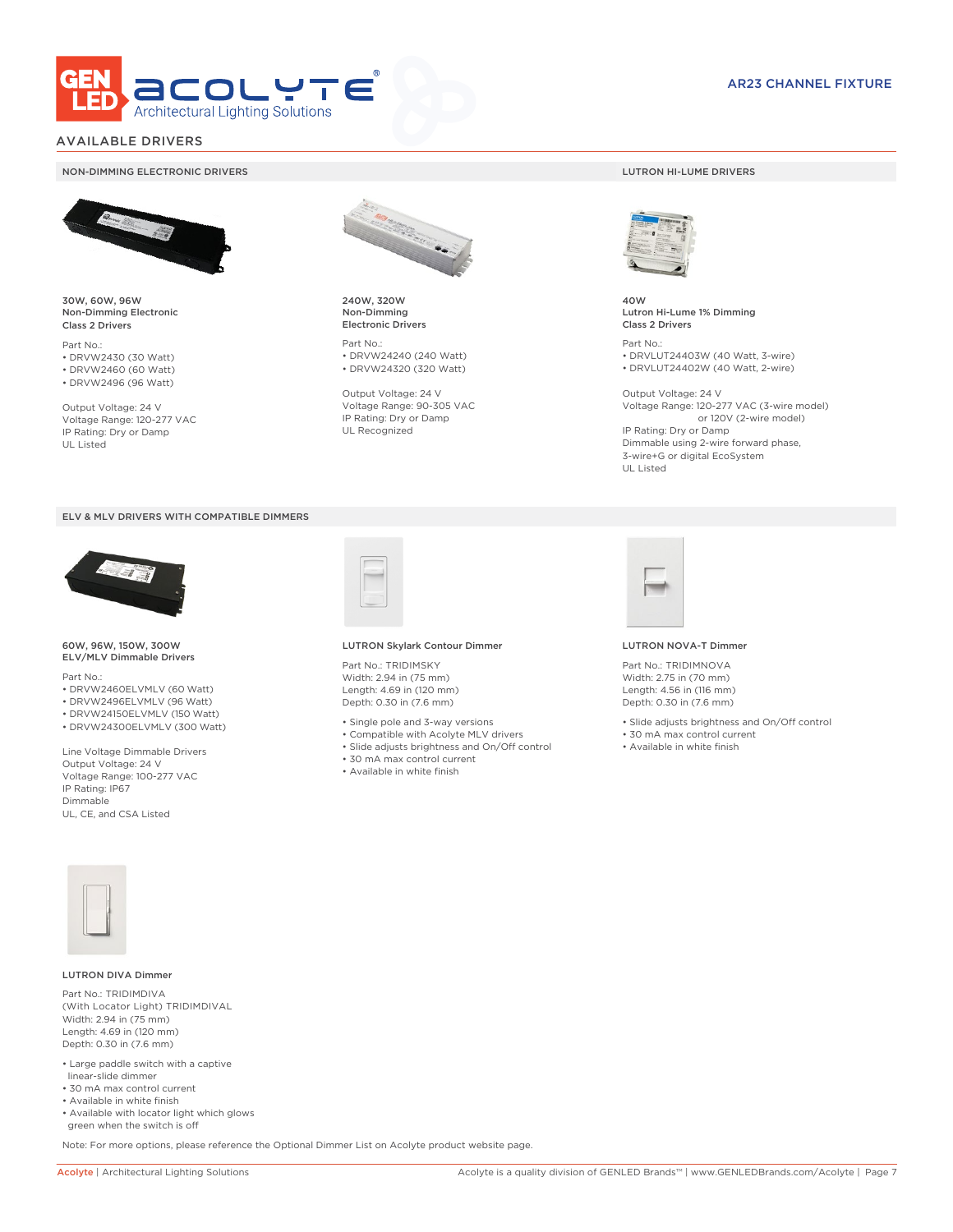

# AVAILABLE DRIVERS / CONTROLLERS AND DIMMING OPTIONS / WIRE GAUGE CHART

# 0-10V DRIVERS AND DIMMERS **DIMMING MODULE**



0-10V Dimmable Waterproof Drivers

96W Part No.: DRVW249610P 288W Part No.: DRVW2428810P Output Voltage: 24 V (+/- 0.5V) Voltage Range: 100-277 VAC Environmental Rating: UL Wet Location UL Listed



# LUTRON DIVA Dimmer

Part No.: LVDIMDIVA Width: 2.94 in (75 mm) Length: 4.69 in (120 mm) Depth: 0.30 in (7.6 mm)

- Compatible with 0-10 V Dimming Module
- Large paddle switch with a captive
- linear-slide dimmer
- 30 mA max control current
- Available in white finish

### DMX CONTROLLER AND PART NUMBER - FOR COLOR CHANGING VERSIONS



GLASS TOUCH WALL CONTROLLER Part Number: AWCRGBWW AWCVWW



DMX INTERFACE Part Number: DMXINFWLCD4



1 ZONE WALL CONTROLLER Part Number: DMXCTRLG



5 CHANNEL DMX INTERFACE Part Number: DMXINFLCD5



### LUTRON NOVA-T Dimmer

Part No.: LVDIMNOVA Width: 2.75 in (70 mm) Length: 4.56 in (116 mm) Depth: 0.30 in (7.6 mm)

- Compatible with 0-10 V Dimming Module
- Slide adjusts brightness and On/Off control
- 30 mA max control current • Available in white finish
	-



### Variable White Dimming Module

Part No.: VWDIMMOD

• 1 dimming module required per 30 ft (9.1 m) • This product is only compatible with Variable White RibbonLyte, not Variable White Amber or Variable White Red. Works with any 0-10V dimmers to provide CCT change with one dimmer and brightness change with the other.

Note: Max length before additional power is introduced



5 ZONE WALL CONTROLLER Part Number: DMXCTRL



DMX OPTO SPLITTER Part Number: DMXOS8



10 ZONE WALL CONTROLLER Part Number: DMXCTRLD

4 CHANNEL WATERPROOF

DRIVER AND RIBBONLYTE AT FULL LOAD

| Wattages      | 30   |               |      | 60     |      | 96     |      | 150    |                | 200           |               | 240    | 300  |        | 320            |        |
|---------------|------|---------------|------|--------|------|--------|------|--------|----------------|---------------|---------------|--------|------|--------|----------------|--------|
|               |      |               |      |        |      |        |      |        |                |               |               |        |      |        |                |        |
| Wire<br>Gauge | Feet | <b>Meters</b> | Feet | Meters | Feet | Meters | Feet | Meters | Feet           | <b>Meters</b> | Feet          | Meters | Feet | Meters | Feet           | Meters |
|               |      |               |      |        |      |        |      |        |                |               |               |        |      |        |                |        |
| <b>24 AWG</b> | 14   | 4.27          | 9    | 2.74   | 5.5  | 1.68   | 3.75 | 1.14   | 2.75           | 0.84          | 2.25          | 0.69   | 1.75 | 0.53   | 1.75           | 0.53   |
| 22 AWG        | 22   | 6.71          | 14   | 4.27   | 9    | 2.74   | 5.75 | 1.75   | 4.5            | 1.37          | 3.5           | 1.07   | 2.75 | 0.84   | 2.75           | 0.84   |
| 20 AWG        | 35   | 10.67         | 23   | 7.01   | 14   | 4.27   | 9    | 2.74   | $\overline{7}$ | 2.13          | 5.75          | 1.75   | 4.5  | 1.37   | 4.25           | 1.30   |
| 18 AWG        | 56   | 17.07         | 37   | 11.28  | 23   | 7.01   | 15   | 4.57   | 11             | 3.35          | $\mathcal{Q}$ | 2.74   | 7.5  | 2.29   | $\overline{ }$ | 2.13   |
| <b>16 AWG</b> | 90   | 27.44         | 60   | 18.29  | 37   | 11.28  | 24   | 7.32   | 18             | 5.49          | 15            | 4.57   | 12   | 3.66   | 11             | 3.35   |
| <b>14 AWG</b> | 142  | 43.29         | 95   | 28.96  | 59   | 17.99  | 38   | 11.59  | 28             | 8.54          | 23            | 7.01   | 19   | 5.79   | 17             | 5.18   |
| 12 AWG        | 226  | 68.90         | 151  | 46.04  | 94   | 28.66  | 60   | 18.29  | 45             | 13.72         | 37            | 11.28  | 30   | 9.15   | 28             | 8.54   |
| <b>10 AWG</b> | 360  | 109.76        | 240  | 73.17  | 150  | 45.73  | 96   | 29.27  | 72             | 21.95         | 60            | 18.29  | 48   | 14.63  | 45             | 13.72  |
| 8 AWG         | 574  | 175.00        | 381  | 116.16 | 239  | 72.87  | 153  | 46.65  | 115            | 35.06         | 95            | 28.96  | 76   | 23.17  | 71             | 21.65  |